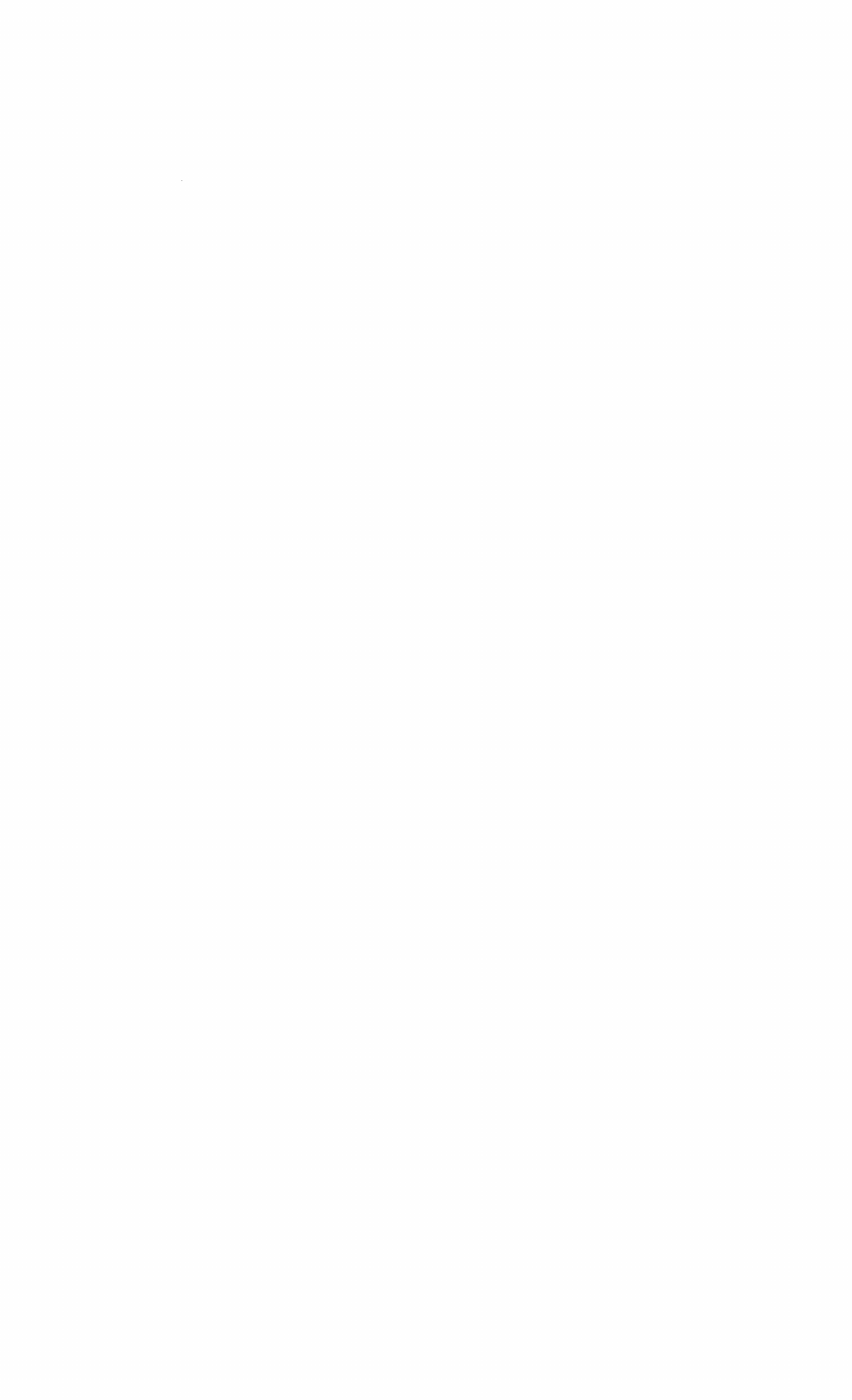| (223) Self Insurance Fund<br>(225) Courthouse Maintenance<br>(226) Law Library<br>(228) Fire Programs & EMS<br>(229) Forfeited Asset Sharing | \$<br>\$<br>\$<br>\$<br>\$ | .00<br>.00<br>.00<br>1,666.85<br>417.81 |
|----------------------------------------------------------------------------------------------------------------------------------------------|----------------------------|-----------------------------------------|
| (304) CDBG Grant Fund                                                                                                                        | \$                         | .00                                     |
| (305) Capital Projects Fund                                                                                                                  | \$                         | 41,040.55                               |
| (401) County Debt Service                                                                                                                    | \$                         | 1,328.75                                |
| <b>TOTAL</b>                                                                                                                                 | \$249,662.71               |                                         |
| <b>PAYROLL 08/30/02</b>                                                                                                                      |                            |                                         |
| (101) General Fund                                                                                                                           |                            | \$420,190.91                            |
| (222) E911 Fund                                                                                                                              | \$                         | 3,420.91                                |
| (304) CDBG Fund                                                                                                                              | \$                         | 3,373.95                                |
| <b>TOTAL</b>                                                                                                                                 |                            | \$426,985.77                            |

## IN RE: \_\_\_\_\_\_ CITIZEN COMMENTS

Mr. Bracey asked if there were any citizens signed up to speak or present who wished to address the Board during this portion of the meeting. No one signed up or came forward to address the Board.

------------ -----------------"--~----~-----------

 $\Box$ 

'------\_J

#### IN RE: RESOLUTION DECLARING CONSTITUTION WEEK - SEPTEMBER 17- 23,2002

Upon Motion of Mr. Moody, Seconded by Mr. Bowman, Mr. Moody, Mr. Haraway, Mr. Bowman, Mr. Bracey, voting "Aye", the following resolution is adopted.

#### Resolution

Whereas, the Board of Supervisors of Dinwiddie County, Virginia Proclaims September 17 - 23, 2002 Constitution Week, and;

Whereas, the citizens of the County are urged to join with communities . across this nation to learn more about the Constitution and to fly the flag of the United States of America all week; .

Therefore be it resolved, that the Board of Supervisors of Dinwiddie County, Virginia encourages the schools, churches and public buildings to join in ringing the bells at 4:00 P.M. Eastern time on September  $17<sup>th</sup>$  so that we may hear the sound of freedom ring simultaneously form coast to coast.

### IN RE: RESOLUTION DECLARING "PATRIOT DAY"

Upon Motion of Mr. Haraway, Seconded by Mr. Bowman, Mr. Moody, Mr. Haraway, Mr. Bowman, Mr. Bracey, voting "Aye", the following resolution is adopted.

## Resolution Declaring "Patriot Day"

Whereas, on September 11, 2001, America was suddenly and brutally attacked by terrorists, and;

Whereas, thousands of innocent Americans were killed and injured as a result of these attacks, including the passengers and crew of the four aircraft,

BOOK 15 PAGE 333 SEPTEMBER 4, 2002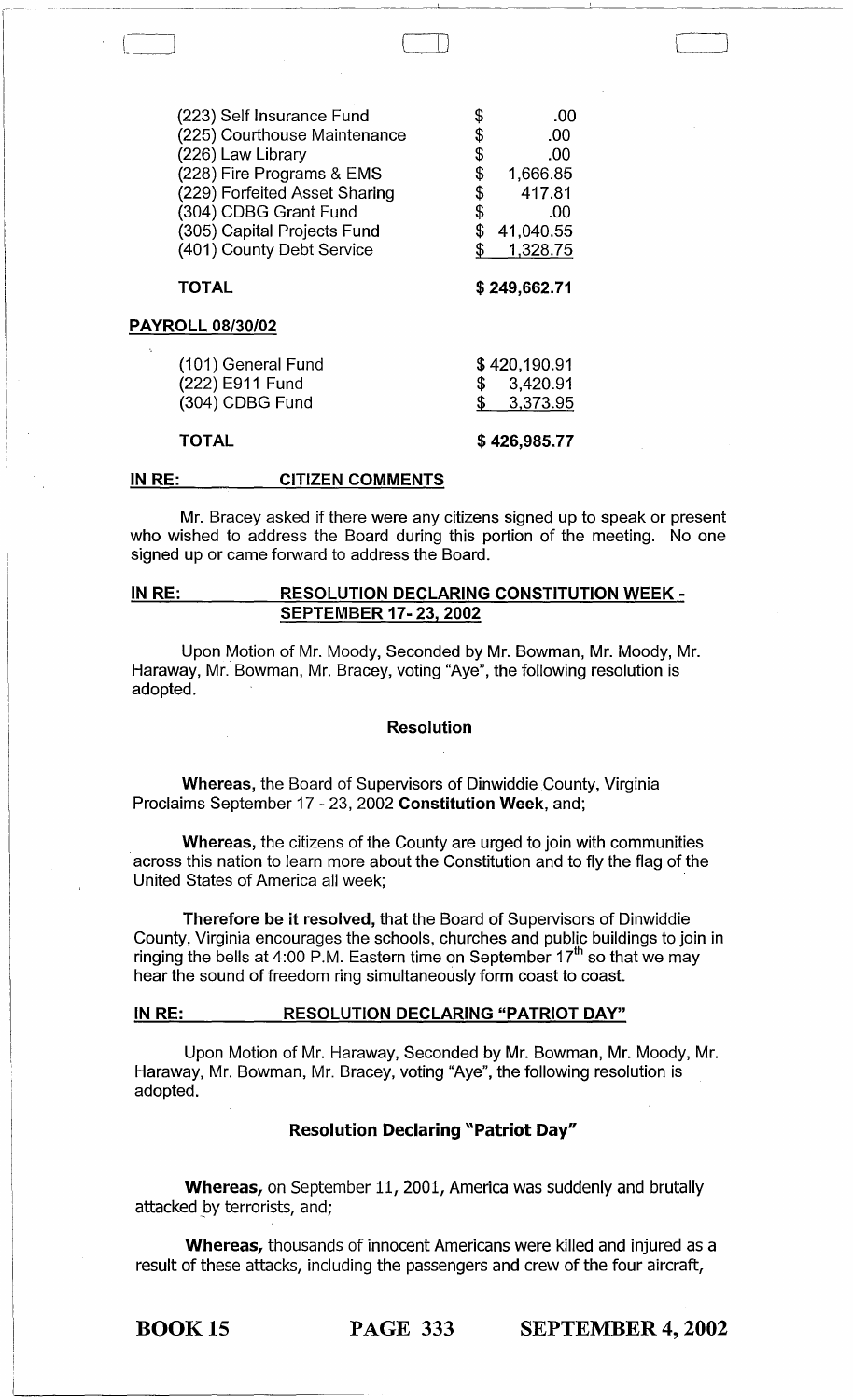workers in the World Trade Center and in the Pentagon, rescue workers, and bystanders, and;

Whereas, these cowardly acts which targeted symbols of American strength and success, clearly were intended to intimidate the nation and weaken our resolve, and;

Whereas, these horrific events affected all Americans. With courage, America carried on with the regular activities of our lives. Terrorism was not allowed to break the spirit of the American people.

Therefore be it resolved, that the Board of Supervisors of Dinwiddie County, Virginia Declares September 11, 2002 Patriot Day in honor of the individuals who lost their lives as a result of the terrorist attacks against the United States that occurred on September 11, 2001.

Be it further resolved, that the Board of Supervisors of Dinwiddie County, Virginia display the flag of the United States at half staff on Patriot Day in honor of the individuals who lost their lives as a result of the terrorist attacks.

Be it still further resolved, that the Board of Supervisors of Dinwiddie County, Virginia recommends to its citizens to observe a moment of silence on Patriot Day in honor of the individuals who lost their lives as a result of the terrorist attacks against the United States that occurred on September 11, 2001."

# IN RE: RESOLUTION DECLARING OCTOBER SEXUAL ASSAULT/DOMESTIC VIOLENCE AWARENESS MONTH

Upon Motion of Mr. Bowman, Seconded by Mr. Moody, Mr. Moody, Mr. Haraway, Mr. Bowman, Mr. Bracey, voting "Aye", the following resolution is adopted.

## RESOLUTION DECLARING OCTOBER SEXUAL ASSAUL T/DOMESTIC VIOLENCE AWARENESS MONTH IN THE COUNTY OF DINWIDDIE, VIRGINIA

WHEREAS, sexual assault and domestic violence affects every person of Dinwiddie, Virginia as a victim or as a family member, significant other, neighbor or co-worker of a victim; and

WHEREAS, many citizens of Dinwiddie, Virginia are working to provide quality services and assistance to sexual assault and domestic violence survivors; and dedicated volunteers help staff the 24-hour crisis line at The James House and other family violence centers, respond to emergency calls and offer support, comfort, and advocacy during medical exams, criminal proceedings, and throughout the healing process; and

WHEREAS, Dinwiddie, Virginia volunteers of The James House and other family violence programs are promoting education by offering training to schools, churches, and civic organizations, as well as medical, mental health, law enforcement, education, and criminal justice personnel regarding issues of sexual assault and domestic violence; and

WHEREAS, it is vitally important that continued educational efforts to provide information about prevention and services for sexual assault and domestic violence be supported and enhanced; and

WHEREAS, it is critical to intensify public awareness of sexual assault and domestic violence, to educate people about the need for citizen involvement in

BOOK 15 PAGE 334 SEPTEMBER 4, 2002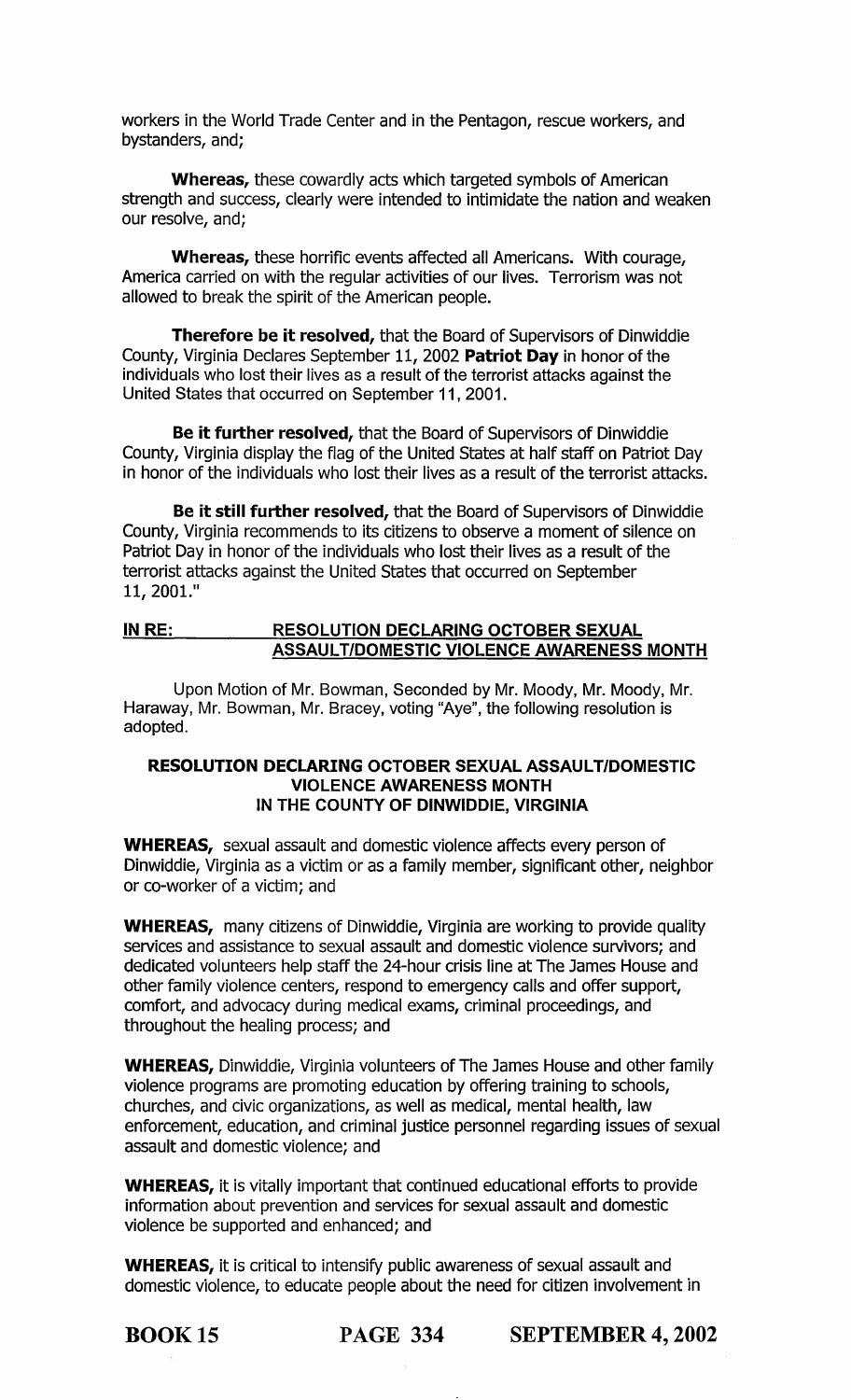efforts to reduce sexual and family violence, to increase support for agencies such as The James House, who provide cost-free services, and to increase the awareness of the healing power of creative expression; and

 $\Box$ 

WHEREAS, The James House and other family violence centers requests public support and assistance as they continue to work toward a society where all women, children and men can live in peace, free from violence and exploitation;

NOW, THEREFORE, BE IT RESOLVED that the Board of Supervisors of Dinwiddie County, does hereby proclaim the month of October as

SEXUAL ASSAULT/DOMESTIC VIOLENCE AWARENESS MONTH in Dinwiddie County, Virginia, and commends this observance to all citizens.

# IN RE: ADOPTION OF PROCEDURE FOR LIVESTOCK AND POULTRY CLAIMS

Upon Motion of Mr. Moody, Seconded by Mr. Bowman, Mr. Moody, Mr. Haraway, Mr. Bowman, Mr. Bracey, voting "Aye", the following Policy is adopted.

## PROCEDURE FOR LIVESTOCK AND POULTRY CLAIMS

- 1. Claimant signs affidavit with claim showing what the livestock is, a full description (backed up by supporting information if special breed), quantity, and proposed value.
- 2. The supporting information for a special breed is an invoice or sales slip. The supporting information for a registered breed is the registration documentation in addition to the invoice or sales slip.
- 3. Animal Control Officer goes out and verifies the claim, listing what he or she is able to verify.
- 4. If the livestock is of a normal variety, i.e. no special breeding, use the printed stockyard (livestock sales) price for the closest sale to the day of the event.
- 5. If the livestock is of a special breed or value, the ACO will try to find a like livestock sale. If this is not possible, the ACO will call pre-selected stockyards, describe the animal to the livestock manager, and ask for an estimated value in writing. If not available in writing, document all calls on a pre-printed form listing time, date, contact and price. Virginia Tech will also be included in the calls for value estimates.
- 6. For a special or registered breed, the value will be the value established at the sale closest to the date of the livestock claim.

## IN RE: REPAIR OF FORD VOLUNTEER FIRE DEPARTMENT 1995 TANKER BRAKES

Mr. David Jolly, Public Safety Director, stated the 1995 Pierce Tanker from Ford Fire Department has had reoccurring brake problems since September 1998. It was taken to Wheel Service last Monday, August 19, for the rear brakes locking up. When they took the drums off the unit, they found both the front and rear shoes and drums had severe heat cracks, which we believe came from the brakes overheating. Because this was the third or fourth time in the last 3 years that this problem had occurred, I contacted Singer Fire Equipment, the Pierce dealer in this area and explained our concern. They in turn contacted the Pierce plant for guidance on how to prevent the problem from continuing. After looking at the specifications of the unit and the current brake drums and shoes, it has been determined that we have replaced the original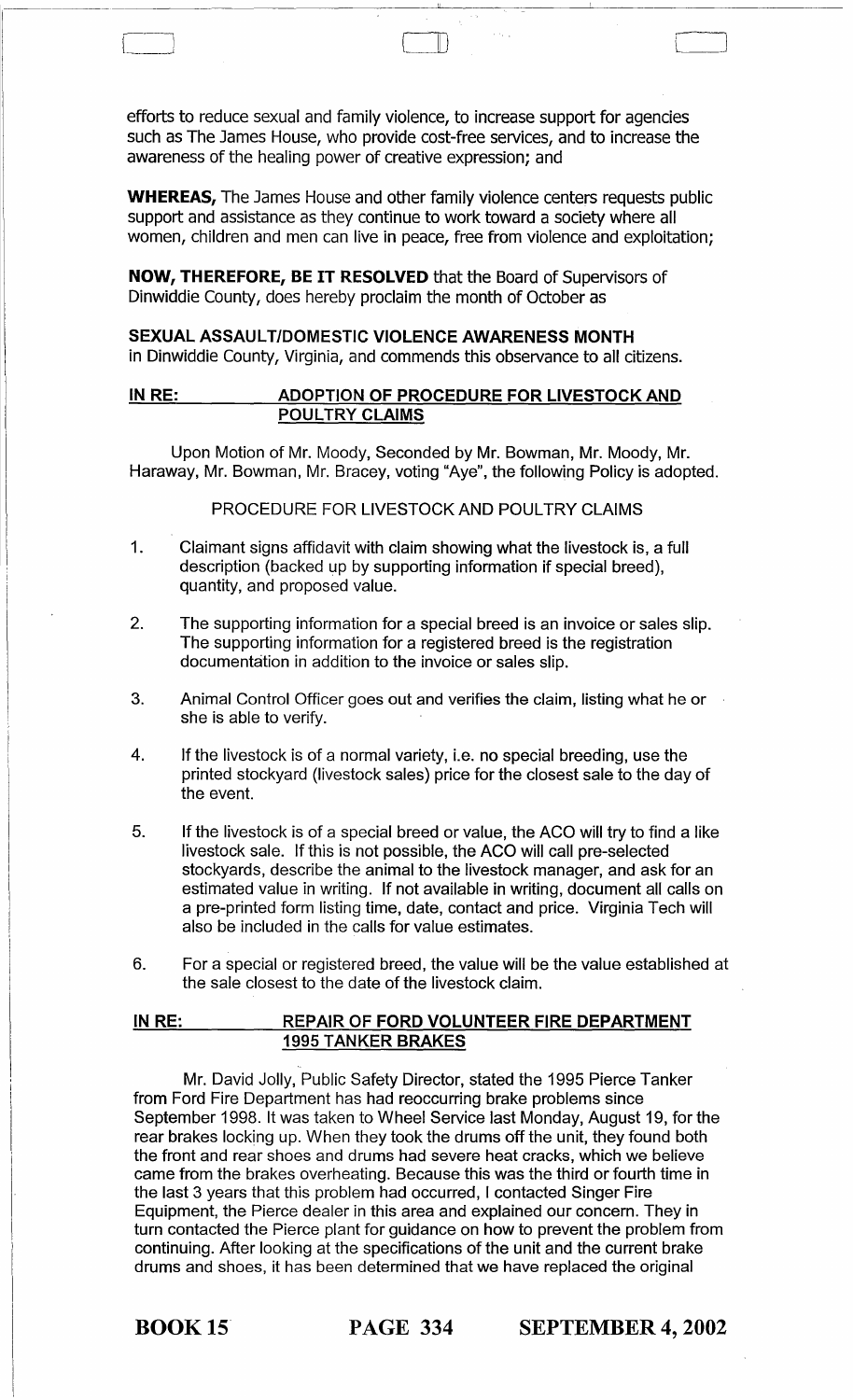equipment parts with aftermarket parts, and the first recommendation has been to repair the truck with the original parts. These parts will be in the neighborhood of \$3,500 before labor. The second item that Pierce has suggested is to install a brake retarder on the unit. They indicated during the original design of the unit that the specifications were for a larger motor and brake retarder that was cut during the design of the unit in an effort to save money. Currently, we don't have a firm price on the retarder, but we believe that it's going to be in the neighborhood of \$4,000 and the truck will have to go to Northern Virginia to have it installed.

In an effort to repair the truck and get it back into service, I have asked for the parts to be ordered and for Wheel Service to repair the unit. The cost for the parts is \$2,800 plus the labor charges. I believe that this repair falls outside the routine maintenance items; therefore, this repair would need to be funded from the capital line item 101-032200-3310. We will monitor the performance of the unit, and if the brake retarder is needed we will look at the alternative of installing a brake retarder to eliminate future brake problems. He requested that the Board authorize the funding for the repairs to be from the capital line item.

There was a lengthy discussion about putting the brake retarder on the unit to make sure the brakes would not need to be replaced again and Mr. Jolly was instructed by the Board to please stay on top of this issue.

Upon Motion of Mr. Moody, Seconded by Mr. Haraway, Mr. Moody, Mr. Haraway, Mr. Bowman, Mr. Bracey, voting "Aye",

BE IT RESOLVED by the Board of Supervisors of Dinwiddie County, Virginia that the above stated repairs to the front and rear shoes and drums for Ford VFD, Tanker are approved and funds appropriated for same from the Volunteer Fire Departments Capital Improvements Fund.

# IN RE: AUTHORIZATION TO ADVERTISE FOR BIDS - FORD VFD RESPONDER UNIT

The County Administrator informed the Board that in the CIP they approved a Responder Unit for the Ford VFD. However, we were instructed to bring all items back to the Board before moving forward. So, before we advertise it Sunday, Administration would like the Board's approval.

The Board members, Mr. Jolly and the County Administrator discussed the functions of the unit, how and where it would be utilized, why the unit is needed, and if any additional equipment would have to be purchased for the unit.

Mr. Haraway stated he certainly hoped the specifications for the unit would be open enough to allow competitive bidding on the unit. Mr. Jolly replied there would be a mandatory pre-bid meeting for all bidders.

Mr. Bracey stated going out for bids does not in any way indicate that the County is committing to purchasing this Responder unit. The County Administrator replied that is correct.

Upon Motion of Mr. Moody, Seconded by Mr. Bowman, Mr. Moody, Mr. Haraway, Mr. Bowman, Mr. Bracey, voting "Aye",

BE IT RESOLVED by the Board of Supervisors of Dinwiddie County, Virginia that Administration is authorized to advertise for bids for the Ford Volunteer Fire Department First Responder Unit.

### IN RE: COUNTY ADMINISTRATOR COMMENTS

1. The County Administrator stated that bids for new conference chairs had been presented at an earlier meeting. Upon further

BOOK 15 PAGE 335 SEPTEMBER 4, 2002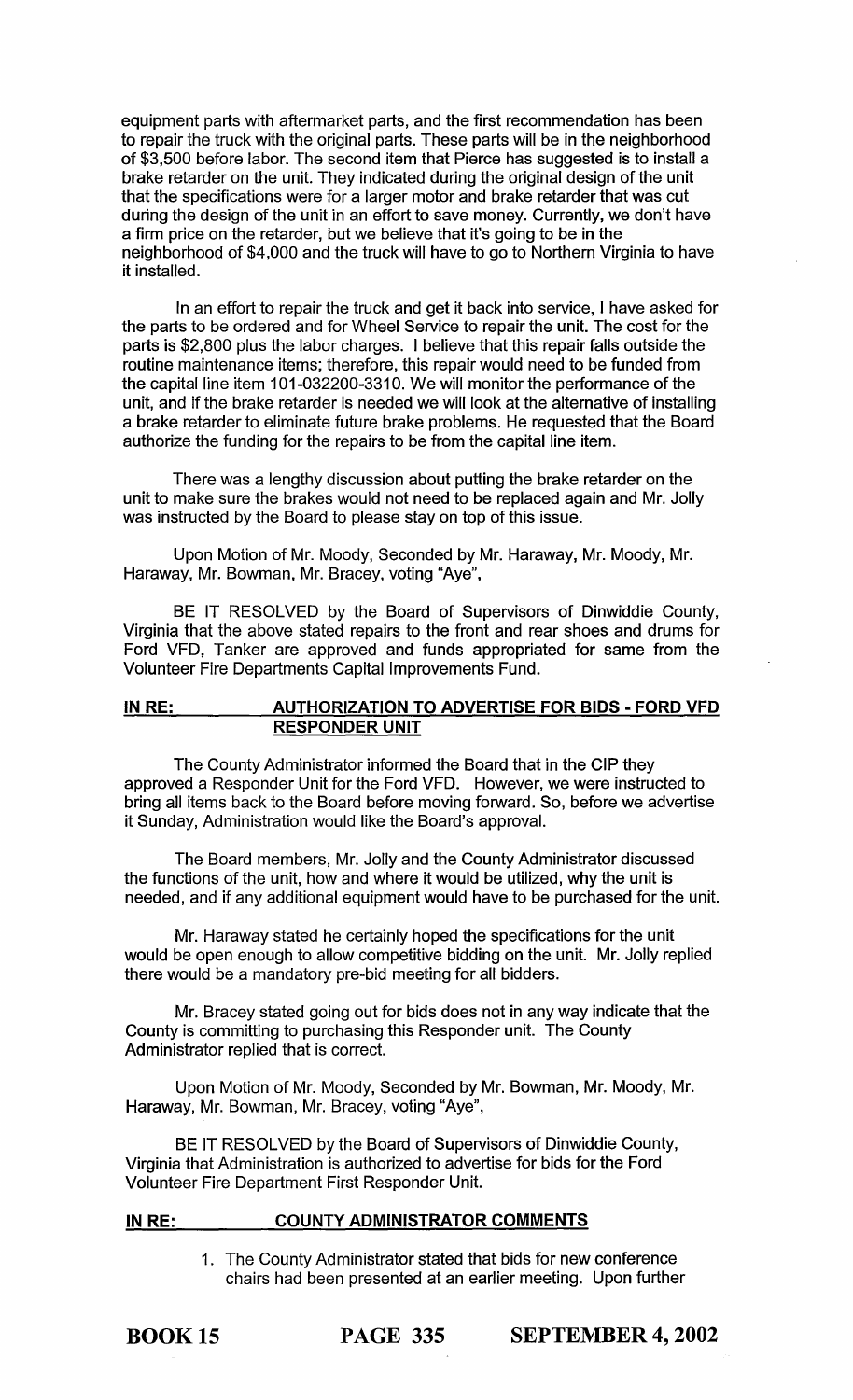research, Quill was still the low bid. Therefore, 26 chairs have been ordered and should be delivered within 3 weeks.

 $\Box$ 

#### IN RE: MAINTENANCE CONTRACT FOR TYPEWRITERS -DOMINION BUSINESS MACHINES

 $\begin{array}{|c|c|} \hline \quad \quad & \quad \quad \\ \hline \quad \quad & \quad \quad \\ \hline \quad \quad & \quad \quad \\ \hline \quad \quad & \quad \quad \\ \hline \quad \quad & \quad \quad \\ \hline \end{array}$ 

The County Administrator stated P&R has gone out of business and can no longer provide maintenance for the old typewriters we have. We have solicited bids and request authorization to enter into a contract with Dominion Business Machines.

Upon Motion of Mr. Haraway, Seconded by Mr. Moody, Mr. Moody, Mr. Haraway, Mr. Bowman, Mr. Bracey, voting "Aye", Administration is authorized to enter into a contract with Dominion Business Machines to provide maintenance on the County typewriters.

# IN RE:  $250^{TH}$  CELEBRATION & RE-DEDICATION EVENT -SPECIAL ENTERTAINMENT PERMIT

The County Administrator informed the Board that we need a Special Entertainment Permit for our Rededication and 250<sup>th</sup> Celebration scheduled for September 14, 2002.

Upon Motion of Mr. Bowman, Seconded by Mr. Haraway, Mr. Moody, Mr. Haraway, Mr. Bowman, Mr. Bracey, voting "Aye",

BE IT RESOLVED by the Board of Supervisors of Dinwiddie County, Virginia that the Special Entertainment Permit request for the County's Rededication and 250<sup>th</sup> Celebration scheduled for September 14, 2002 was approved.

| IN RE:      | <b>BOARD MEMBER COMMENTS</b>                                                                                                                                                                                                                                                                                                                                                                                           |
|-------------|------------------------------------------------------------------------------------------------------------------------------------------------------------------------------------------------------------------------------------------------------------------------------------------------------------------------------------------------------------------------------------------------------------------------|
| Mr. Bowman  | He commented that he wanted to make it perfectly clear that<br>the reason the meeting was moved up to 1:00 P.M. today<br>was because Mr. Moody's district has a Ruritan function and<br>its important for him to attend.                                                                                                                                                                                               |
| Mr. Moody   | He responded, at the beginning of the year we all discussed<br>that there are events in the County on Wednesday's that are<br>good times for the Board members to visit with our<br>constituents. He stated he did agree this would be a good<br>event for that. Mr. Bowman interrupted, kiss all the babies,<br>shake all the hands Mr. Moody said  and listen to all their<br>concerns; Mr. Bowman commented, right. |
| Mr. Haraway | He stated he supported Mr. Moody in that endeavor. Mr.<br>Bowman commented he did too; he was just trying to give<br>him a hard time; but he hoped it did not create a hardship on<br>anyone today.                                                                                                                                                                                                                    |
| IN RE:      | <b>BRUNSWICK COUNTY'S REQUEST FOR LETTER OF</b>                                                                                                                                                                                                                                                                                                                                                                        |

Mr. Moody stated he received a phone call from Brunswick County regarding the closure of the Correctional Center. Brunswick County requested a letter of support due to the severe and detrimental economic impact it would have on the County, the Town of Lawrenceville and Southside Virginia. The County Administrator stated because of the County's overcrowding issue in its own jail, the closure of the Brunswick and Southampton prisons would have a detrimental effect on the County. She replied she would write the letter if the Board would authorize her to, on their behalf.

SUPPORT TO KEEP PRISON OPEN

BOOK 15 PAGE 335 SEPTEMBER 4, 2002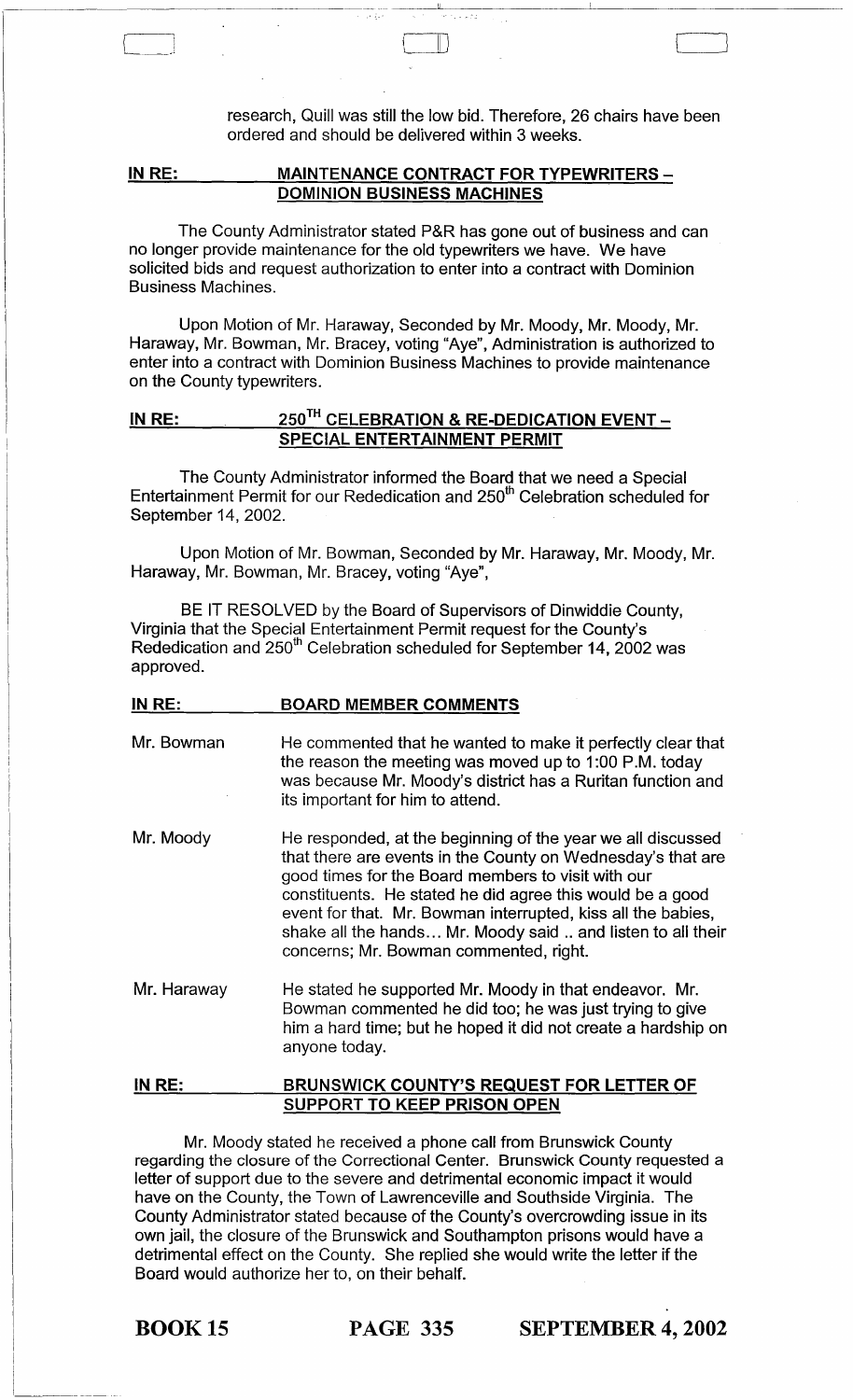Upon Motion of Mr. Moody, Seconded by Mr. Haraway, Mr. Moody, Mr. Haraway, Mr. Bowman, Mr. Bracey, voting "Aye",

BE IT RESOLVED by the Board of Supervisors of Dinwiddie County, Virginia that the County Administrator is authorized to write a letter to Governor Warner in opposition to the closure of the Brunswick Correctional Center on behalf of the Board.

## IN RE: BOARD MEMBER COMMENTS CONT'

Mr. Moody He asked the County Administrator if she had received the specifics of the billion and half shortfall in the state's budget. Mrs. Ralph commented not yet; but she was sure it would be forthcoming.

IN RE: INFORMATION IN BOARD PACKET OR DISTRIBUTED

- 1. Letter from Governor Mark Warner regarding the federal drought disaster designation for the county.
- 2. Invitation to attend the 1<sup>st</sup> Virginia Rural Development Summit.
- 3. Article from Anderson & Ampersand Associates, Inc., about using GIS for orderly growth in Washington County, Virginia.
- 4. Newspaper article about Dinwiddie's schools for the future.
- 5. Newspaper article Colonial Heights ambulance sign-up deadline.

## IN RE: CLOSED SESSION

Mr. Haraway stated I move to close this meeting in order to discuss matters exempt under section:

Personnel Matters - §2.2-3711 A. 1 of the Code of Virginia - Assistant County Administrator, Treasurer, Community Service Worker; and Public Safety;

Acquisition of Property - §2.2-3711 A. 3 of the Code of Virginia Legal - §2.2-3711 A. 7 of the Code of Virginia - Contract Negotiations

Mr. Bowman seconded the motion. Mr. Moody, Mr. Haraway, Mr. Bowman, Mr. Bracey, voting "Aye", the Board moved into the Closed Meeting at 2:01 P.M.

A vote having been made and approved the meeting reconvened into Open Session at 3:32 P.M.

#### IN RE: CERTIFICATION

Whereas, this Board convened in a closed meeting under § 2.2-3711 A.1 Personnel - Assistant County Administrator, Treasurer; Community Service Worker and Public Safety; § 2.2-3711 A.7 Legal - Contract Negotiations; § 2.2-3711 A.3 Acquisition of Property;

And whereas, no member has made a statement that there was a departure from the lawful purpose of such closed meeting or the matters identified in the motion were discussed.

Now be it certified, that only those matters as were identified in the motion were heard, discussed or considered in the meeting.

Upon Motion of Mr. Moody, Seconded by Mr. Bowman, Mr. Moody, Mr. Haraway, Mr. Bowman, Mr. Bracey, voting "Aye", this Certification Resolution was adopted.